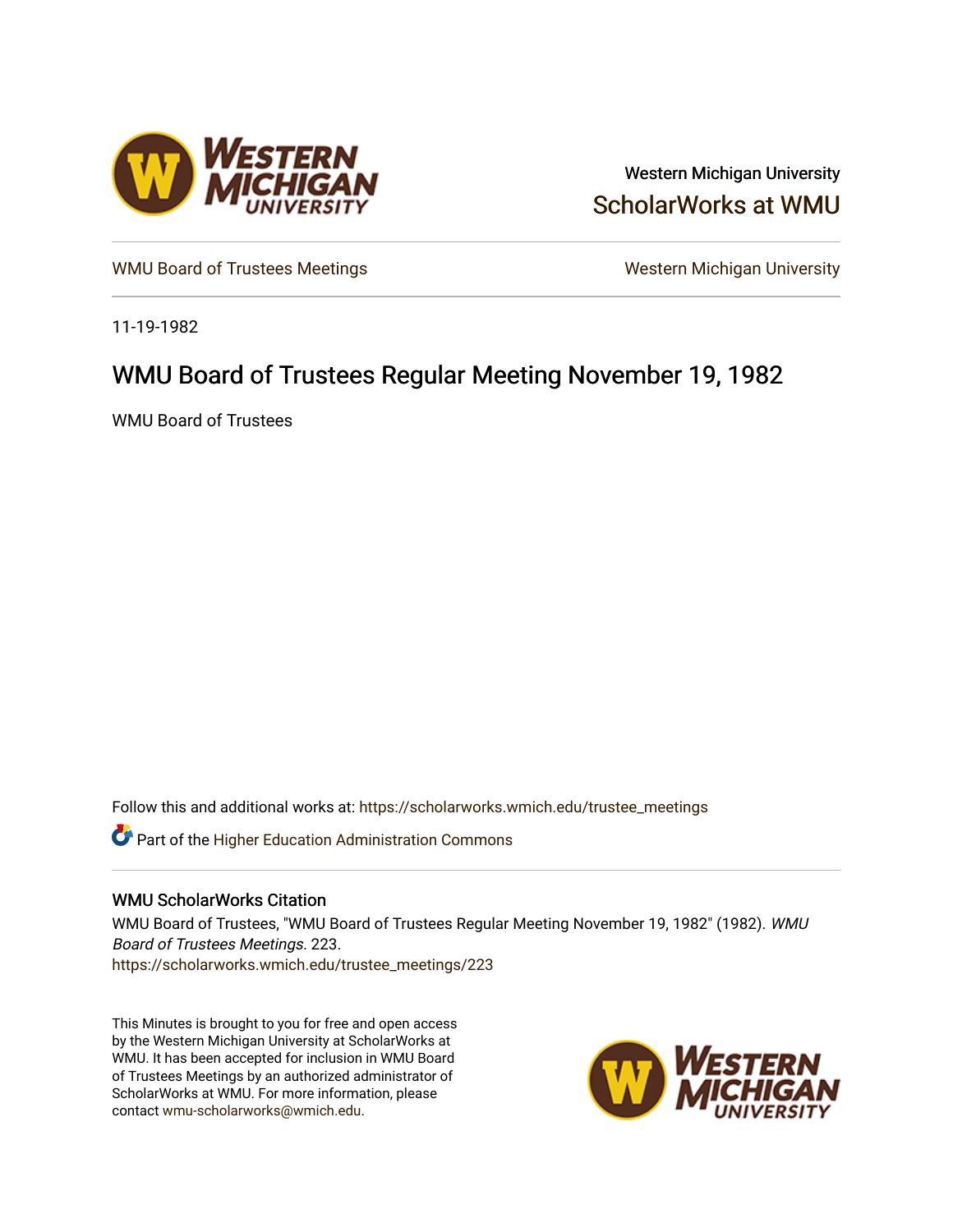# .<br>.<br>m WESTERN MICHIGAN -UNIVERSITY BOARD OF TRUSTEES

#### REGULAR MEETING

November 19, 1982

The regular meeting of the Western Michigan University Board of Trustees was held on November 19, 1982 in the Board of Trustees Room of the University Student Center.

The meeting was called to order by Chairman J. Michael Kemp at 9:30 a.m.

Trustees present: Adams, Caine, Edwards, Franks, Kemp, Ludlow, Parfet, Werme and President Bernhard (ex officio).

Also present were Mr. Beam, Mr. Brinn, Mr. Clarkson, Vice President Coyne, Dr. Denenfeld, Vice President Ehrle, Mr. Gagie, Vice President Hannah, Mr. Kelley, Mr. Kowalski, Mr. Matthews, Dr. Moskovis, Ms. Rank, Mr. Smythe, Vice President Wetnight, Dr. Page-Robin and Mr. Stoddard (Faculty Senate), Dr. Rossi (AAUP), and Mr. Bruce Ermatinger, Mr. Jason Craig, and Ms. Laura A. Hopkins (Western Student Association).

Acceptance of the Agenda. Following a motion by Trustee Caine, supported by Trustee Ludlow, the Board of Trustees approved the agenda for the meeting as presented.

Minutes. On a motion by Trustee Adams, supported by Trustee Ludlow, the minutes of the October 15, 1982 regular meeting were approved as circulated.

I

Correspondence. Mr. Brinn indicated that communications had been received from Dr. Ellen K. Page-Robin, President, Faculty Senate, WMU: Dr. William W. Combs, Professor of English, WMU; Mrs. Jean Wydendorf, parent of WMlJ student; the History Department Faculty, WMU; Dr. William A. Ritchie,·Chairperson, Executive Committee, Department of Political Science, WMU; Mr. Aaron K. Person, WMU student; the Faculty, Department of Languages and Linguistics, WMU; a Resolution from Western Student Association; the Faculty of the School of Social Work, WMU; Dr. Thomas H. Seiler, Department of English and Managing Editor, Medieval Institute Publications; Dr. Clifford Davidson, Professor of English, WMU; the Faculty of Western Michigan University Libraries; the Faculty of the College of General Studies, WMU; the Faculty of Communication Arts and Sciences, WMU; the Department of Biomedical Sciences Faculty Members, WMU; Dr. David N. Bell, Associate Professor of Religious Studies, Memorial University of Newfoundland; the Department of Chemistry Faculty, WMU; and Laura Hopkins, Western Student Association.

Dr. Ellen Page-Robin, President, Faculty Senate, read a statement to the Board of Trustees asking for a delay in the implementation of the Board's resolution of October 15 concerning reductions. Chairman Kemp asked Trustee Caine to respond on behalf of the Academic Affairs Committee of the Board. Trustee Caine stated that the Board was aware that we are in times of stress and that it did not wish to create an atmosphere that would not be in the best interest of the University. Dr. Page-Robin indicated that the Faculty Senate shared this concern and would like an opportunity to discuss with the Trustees the direction the University is taking. The Senate would like to move the time line for the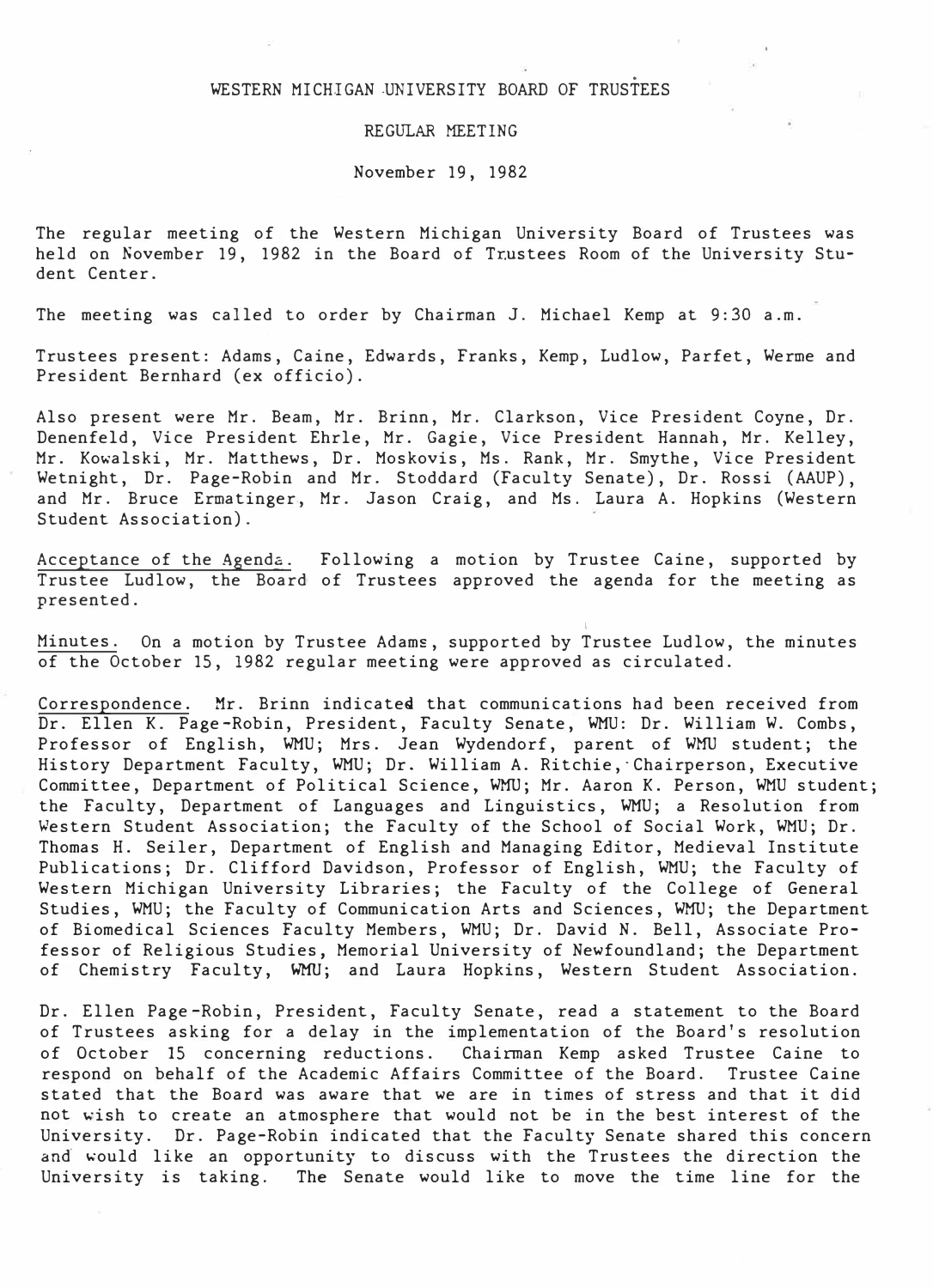.<br>.<br>. reductions back and would like a formal place for input with the assurance that it would be heard. Trustee Caine responded that Dr. Page-Robin's concerns would be discussed.

President's Remarks. In his prepared remaiks (on file in the Secretary's Office), President Bernhard highlighted the following; the successful conclusion of the "Partners in Progress" capital campaign with special thanks to campaign chairman, James Duncan, and his many volunteers; appropriations from the State of Michigan of \$1.2 million for the proposed expansion of the Paper Pilot Plant facilities, as announced by State Senator-elect Robert A. Welborn; a special scholarship fund drive by the Paper Technology Foundation directed by Mr. C. H. "Scotty" Cameron; three-year continued accreditation for the Physicians' Assistants program by the Committee on Allied Health Education and Accreditation by the American Medical Association; a commendation in a statewide study commissioned by the Michigan legislature through Oakland University for the creation of the WESTOPS program; Dr. Donald Weaver's receiving the Distinguished Service Award from the National Community Education Association; the editing of a new textbook by Barbara J. Hemphill, The Evaluation Process in Psychiatric Occupational Therapy; Dr. Clifford Davidson appearing as a visiting professor at the University of Szeged in Hungary; Jolene Jackson's invitation to attend a seminar at the National Association for. Foreign Students; the reappointment of Dr. Thomas J. Blakely as chair of the Professional Standards and licensing Committee of the Michigan chapter of the National Association of Social workers and his appointment to the Planning Committee for the Symposium on Part-Time Education Programs; Dr. Christian R. Hirsch, Jr. 's re-election as the four-year college vice president of the Michigan Council of Teachers of Mathematics; the selection of Allene Dietrich as "Woman of the Year" by the local chapter of Business and Professional Women; the participation of six WMU students and a professor in an industry-education program in Italy, sponsored by the Italian Trade Commission and the Italian Association of Printing, Converting and Paper Machinery Manufacturers; the election of James E. Duncan and Richard E. Riebel as president and vice president respectively of the Western Michigan University Foundation with Dr. Bassett Brown, Derek Dawson, Mary Meader and Mary Thorne elected to three-year terms on the Foundation's Board of Directors and Jay Fishman, Wm. John Upjohn, W. Bruce Thomas, Maurice Sumney, William Maze and Richard Lenon re-elected as directors; the election of new officers of the W.M.U. Alumni Association including Dr. Alan Coe as president, Dr. Thomas Randolph, vice president, Allen Emmons, treasurer, with James Martin, Dewey Haner, State Senator-elect Robert Welborn and Russell Strong as members of the executive committee; the WMU volleyball team, with a record of 33-8, capturing the Mid-American Conference title and a berth in the NCAA tournament; the recipients of the Board of Trustees Scholarships and the Higher Education Incentive Scholarships; the annual Parents' Day activities coordinated by Charles Donnelly and the annual Brown and Gold Day for high school students and their parents, hosted by the Undergraduate Admissions Office; and the Department of Art auction to benefit the Art Student Scholarship and Endowment Funds on November 21.

Academic Personnel Report. On a motion by Trustee Adams, supported by Trustee Caine, the Board of Trustees approved the report as presented by Dr. Denenfeld and endorsed by the Academic Affairs Committee. Dr. Denenfeld said that special mention should be made of the years of dedicated service and the many contributions of the retiring persons. He stated that these things are foremost and should never be forgotten or lessened because of the reduction process.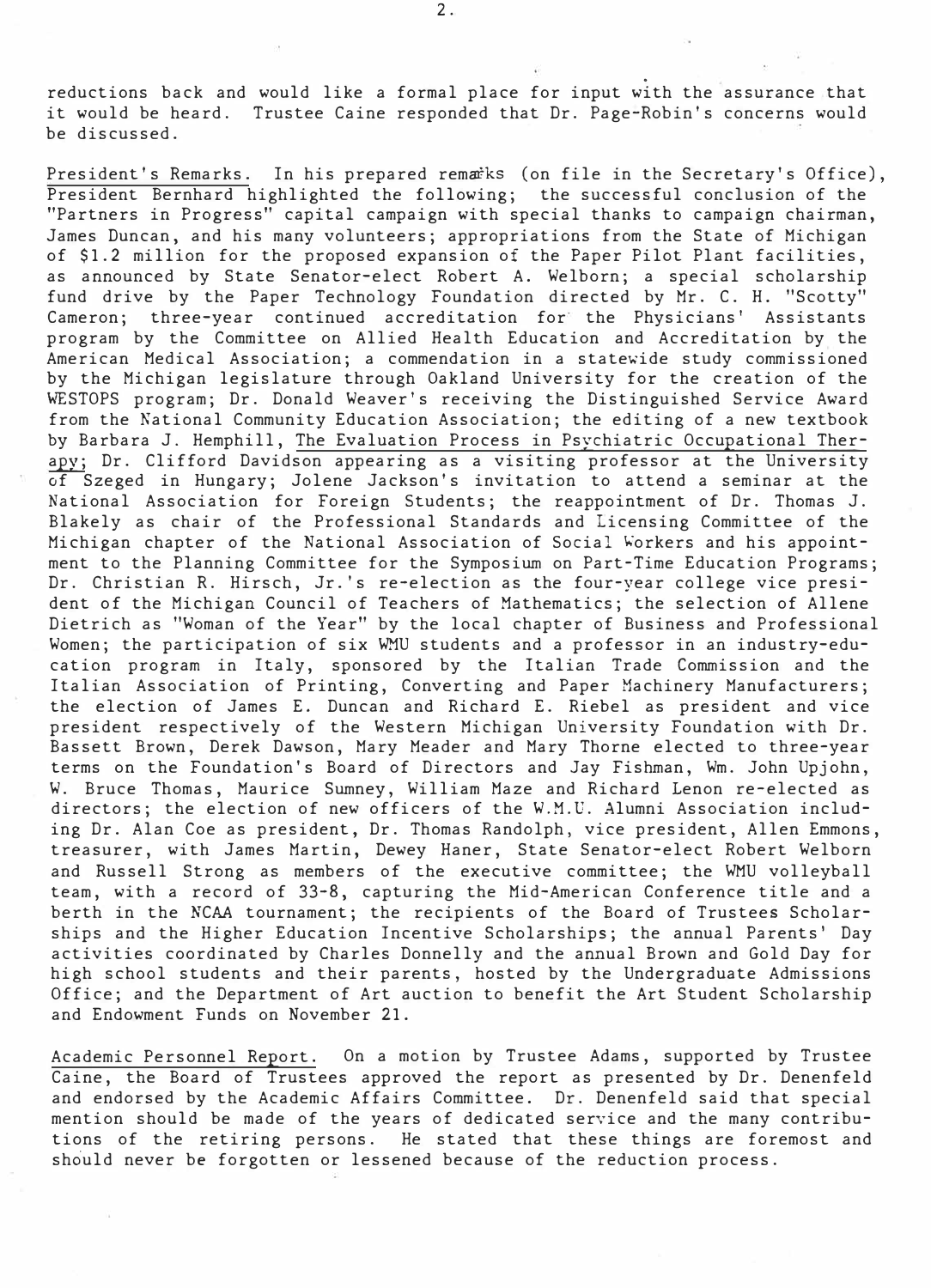#### Academic Personnel Report

# APPOINTMENTS - FACULTY

# Reappointment - Adjunct Status

- Wayne- G. Augustyniak, Adjunct Clinical Assistant Professor, Physicians' Assistants Program, effective September 23, 1982, terminating June 30, 1985. (Physicians' Assistant-Urology)
- Chihsing Chen, Adjunct Clinical Professor, Physicians' Assistants Program, effective September 23, 1982, terminating June 30, 1985. (M.D., Thoracic and Cardiovascular Surgery)
- Kathleen N. Faulkner, Adjunct Clinical Instructor, Physicians' Assistants Program, effective September 23, 1982, terminating June 30, cians' Assistant) 1985. (Physi-
- Donald E. Harrell, Adjunct Clinical Associate Professor, Physicians' Assistants Program, effective September 23, 1982, terminating June 30, 1985. (M.D., Family Practice)
- Charles M. Jones, Adjunct Clinical Associate Professor, Physicians' Assistants Program, effective September 23, 1982, terminating June 30, 1985. (D.O., General Practice)
- James D. Kiess, Adjunct Clinical Professor, Physicians' Assistants Program, effective September 23, 1982, terminating June 30, 1985. (M.D., General Practice)
- Frederick E. Ludwig, Adjunct Clinical Professor, Physicians' Assistants Program, effective September 23, 1982, terminating June 30, 1985. (M.D., General Surgery)
- James J. Maurer, Adjunct Clinical Professor, Physicians' Assistants Program, effective September 23, 1982, terminating June 30, 1985. (M.D., Neurosurgery)
- Thomas 0. Miyata, Adjunct Clinical Professor, Physicians' Assistants Program, effective September 23, 1982, terminating June 30, 1985. (M.D., General Surgery)
- Ronald D. Mulder, Adjunct Clinical Professor, Physicians' Assistants Program, effective September 23, 1982, terminating June 30, 1985. (M.D., Ob/Gyn)
- J. N. Patel, Adjunct Clinical Professor, Physicians' Assistants Program, effective September 23, 1982, terminating June 30, 1985. (M.D., General Surgery)
- John M. Proos, Adjunct Clinical Professor, Physicians' Assistants Program, effective September 23, 1982, terminating June 30, 1985. (M.D., Family Practice)
- Robert D. Rickett, Adjunct Clinical Professor, Physicians' Assistants Program, effective September 23, 1982, terminating June 30, 1985. (D.O., General Surgery)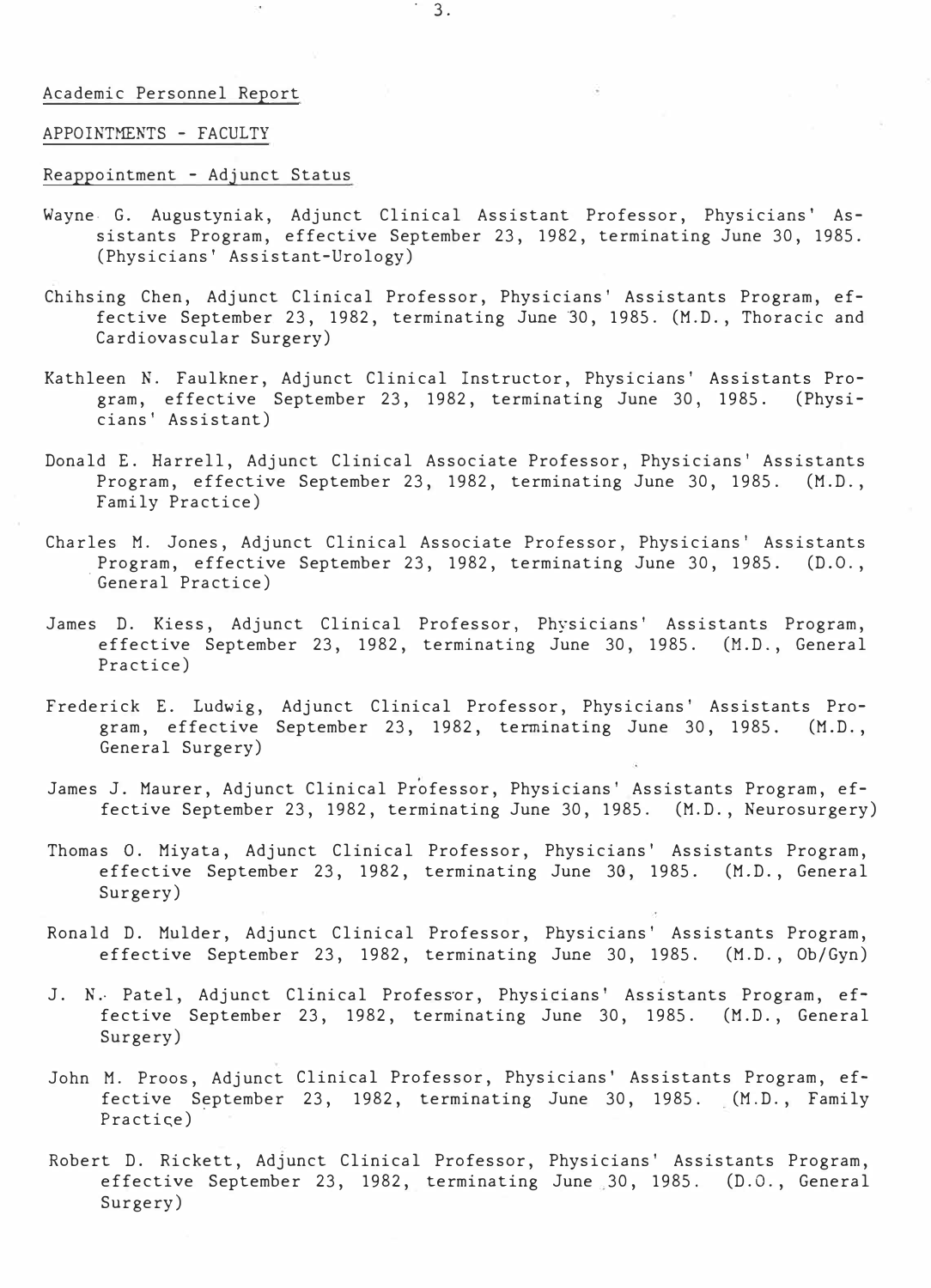- M. Gary Robertson, Adjunct Clinical Professor, Physicians' Assistants Program, effective September 23, 1982, terminating June 30, 1985. (M.D., Ob/Gyn)
- N. C. Sekharan, Adjunct Clinical Professor, Physicians' Assistants Program, effective September 23, 1982, terminating June 30, 1985. (M.D., Ob/Gyn)
- Roland R. Stephens, Adjunct Clinical Associate Professor, Physicians' Assistant Program, effective September 23, 1982, terminating June 30, 1985. (M.D., General Surgery)
- Vernon F. Strand, Adjunct Clinical Professor, Physicians' Assistants Program, effective September 23, 1982, terminating June 30, 1985. (M.D., General Surgery)
- Mark H. Tucker, Adjunct Clinical Associate Professor, Physicians' Assistants Program, effective September 23, 1982, terminating June 30, 1985. (M.D., Pediatrics)
- Aliye Tugrul, Adjunct Clinical Associate Professor, Physicians' Assistants Program, effective September 23, 1982, terminating June 30, 1985. (M.D., Pediatrics)
- Leon VanderLann, Adjunct Clinical Instructor, Physicians' Assistants Program, effective September 23, 1982, terminating June 30, 1985. (Physicians' Assistant)
- S.Y. Youn, Adjunct Clinical Professor, Physicians' Assistants Program, effective September 23, 1982, terminating June 30, 1985. (M.D., Ob/Gyn)
- Ahmad Younis, Adjunct Clinical Professor, Physicians' Assistants Program, effective September 23, 1982, terminating June 30, 1985. (M.D., Surgery)

# Appointment - Adjunct Status

- Roy D. Broman, Adjunct Clinical Associate Professor, Physicians' Assistants Program, effective September 23, 1982, terminating June 30, 1985. (M.D., Family Practice)
- Robin D. Cook, Adjunct Clinical Assistant Professor,, Physicians' Assistants Program, effective September 23, 1982, terminating June 30, 1985. (M.D., Family Medicine)
- James E. Greene, Jr., Adjunct Associate Professor, Department of Marketing, effective January 1, 1983, terminating December 31, 1985. (Marketing-Advertising)
- Reid A. Miner, Adjunct Associate Professor, Department of Paper Science and Engineering, effective July 1, 1982, terminating June 30, 1985. (Chemical Engineering)
- Martin L. Mitchell, Adjunct Assistant Professor, Department of Special Education, effective January 3, 1983, terminating January 2, 1986. (Administration and Education of Maladjusted Children)

4.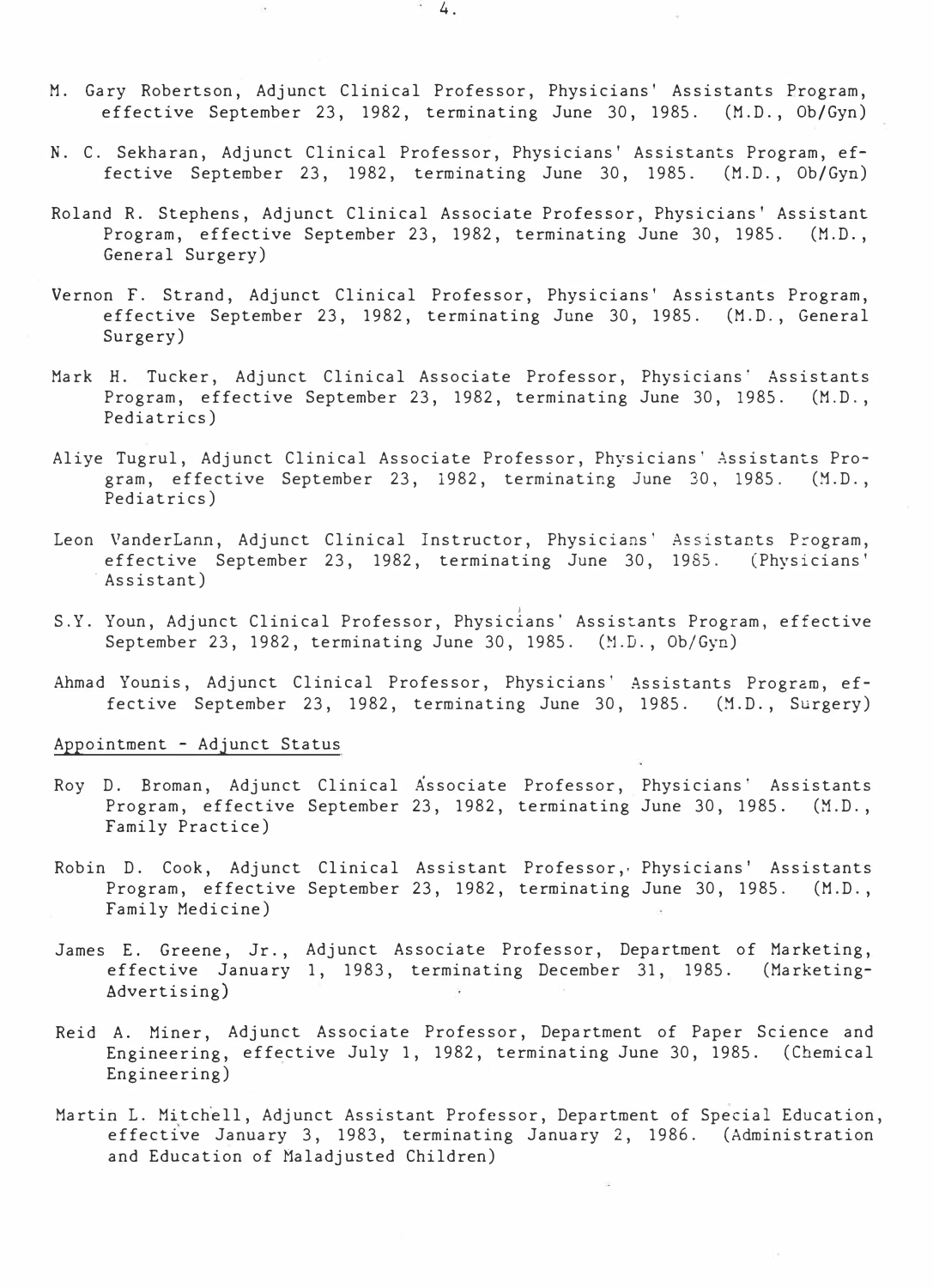- William Thacker, Adjunct Assistant Professor, Department of Paper Science and Engineering, effective August 16, 1982, terminating August 15, 1985. (Paper Technology and Environmental Engineering)
- Jay P. Unwin, Adjunct Assistant Professor, Department of Paper Science and Engineering, effective August 16, 1982, terminating August 15, 1985. (Chemical Oceanography & Environmental Engineering)
- Ronald R. Vriesman, Adjunct Assistant Professor, Department of Paper Science and Engineering, effective August 16, 1982, terminating August 15, 1985. (Civil and Environmental Engineering)

# RETIREMENTS WITH EMERITUS STATUS

- Lee 0. Baker, Professor, Department of Agriculture, effective October 29, 1982, with the title Professor Emeritus of Agriculture.
- Harold W. Boles, Professor, Department of Educational Leadership, effective January 3, 1984, with the title Professor Emeritus of Educational Leadership.
- Robert M. Davidson, Assistant Professor, School of Music, effective January 4, 1983, with the title Assistant Professor Emeritus of Music.
- Edward 0. Elsasser, Professor, Department of History, effective January 3, 1983, with the title Professor Emeritus of History.
- Ardith B. Embs, Assistant Professor, School of Librarianship, effective January 3, 1983, with the title Assistant Professor Emeritus of Librarianship.
- Tom R. Fulton, Associate Professor, School of Music, effective January 3, 1983, with the title Associate Professor Emeritus of Music.
- Chester L. Hunt, Professor, Department of Sociology, effective April 23, 1983, with the title Professor Emeritus of Sociology.
- Mary Ida Hunt, Associate Professor, Department of Speech Pathology and Audiology, effective January 3, 1983, with the title Associate Professor Emeritus of Speech Pathology and Audiology.
- Jean E. Lowrie, Professor, School of Librarianship, effective January 3, 1983, with the title Professor Emeritus of Librarianship.
- Genevieve Orr, Assistant Professor, effective January 3, 1983, with Languages and Linguistics. Department of Languages and Linguistics, the title Assistant Professor Emeritus of
- Harvey Overton, Professor, Humanities Area, effective January 4, 1984, with the title Professor Emeritus of Humanities.
- Maisie K. Pearson, Assistant Professor, Department of English, effective January 2, 1984, �ith the title Assistant Professor Emeritus of English.
- William R. Rosegrant, Associate Professor, Department of English, effective January 3, 1984, with the title Associate Professor Emeritus of English.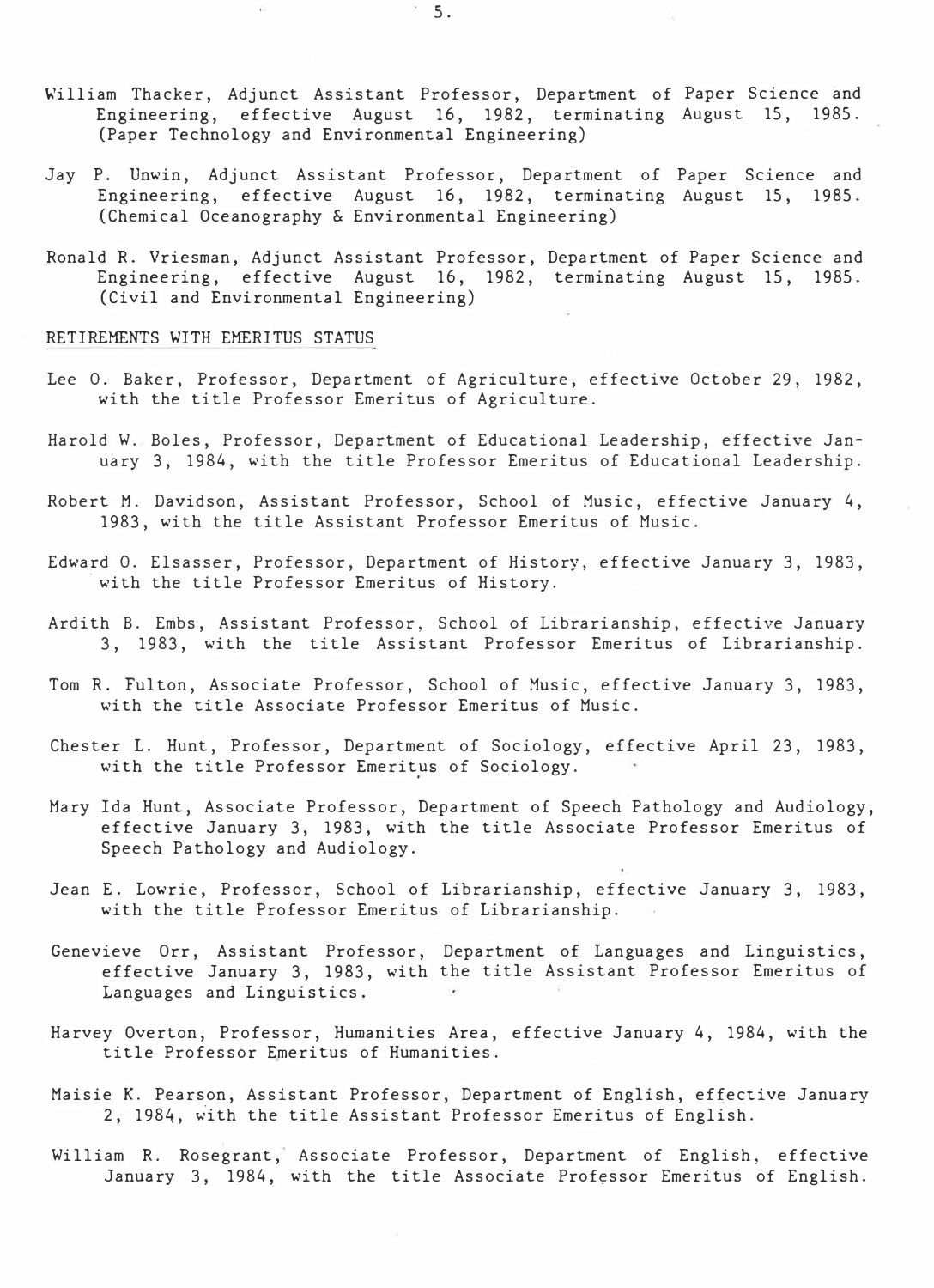Franklin C. Wangberg, Assistant Professor, Department of Education and Professional Development, effective January 3, 1984, with the title Assistant Professor Emeritus of Education and Professional Development.

#### RESIGNATION

Francis J. Fitzgerald, Instructor, Department of Electrical Engineering, effective October 24, 1982.

#### LEAVE OF ABSENCE WITHOUT PAY

James D. Semelroth, Assistant Professor, Department of Languages and Linguistics, from January 1, 1983, to June 30, 1983, to continue work with the American Association of University Professors in the Western Regional Office. **(Ex**tension)

Non-Academic Personnel Report. After a motion by Trustee Ludlow, supported by Trustee Caine, the Board of Trustees approved the Non-Academic Personnel Report as presented by Vice President Wetnight. Trustee Parfet thanked John Cease, on behalf of the Board of Trustees, for his outstanding and dedicated service to the University.

# PROMOTION

- Robert J. Brown, from Police Captain to Assistant Director of Public Safety, effective January 3, 1983.
- Lanny H. Wilde, from Assistant Director to Director of Public Safety, effective January 3, 1983.

#### RESIGNATION

John H. Cease, Director of Public Safety, effective January 3, 1983.

Gift and Grant Report. Following a motion by Trustee Caine, supported by Trustee Parfet, the Board of Trustees accepted the gifts and grants for the University as contained in the Gift and Grant Report for October 1982. The Secretary was asked to acknowledge these gifts and express appreciation to the donors on behalf of the Board of Trustees.

Recommendation re General Fund for 1982-83. On a unanimous roll call vote, the 1982-83 General Fund Operating Budget was approved after a presentation by Vice President Wetnight and a recommendation by Trustee Parfet on behalf of the Budget and Finance Committee. The motion was made by Trustee Parfet and supported by Trustee Ludlow. Vice President Wetnight indicated that the balanced budget was 3% more than last year's, with the balancing made very difficult because of the Governor's four executive orders. Trustee Parfet thanked Vice President Wetnight and his staff for their fine efforts in the preparation of the budget. She also thanked the Budget and Finance Committee and the entire Board for their careful review of the budget material.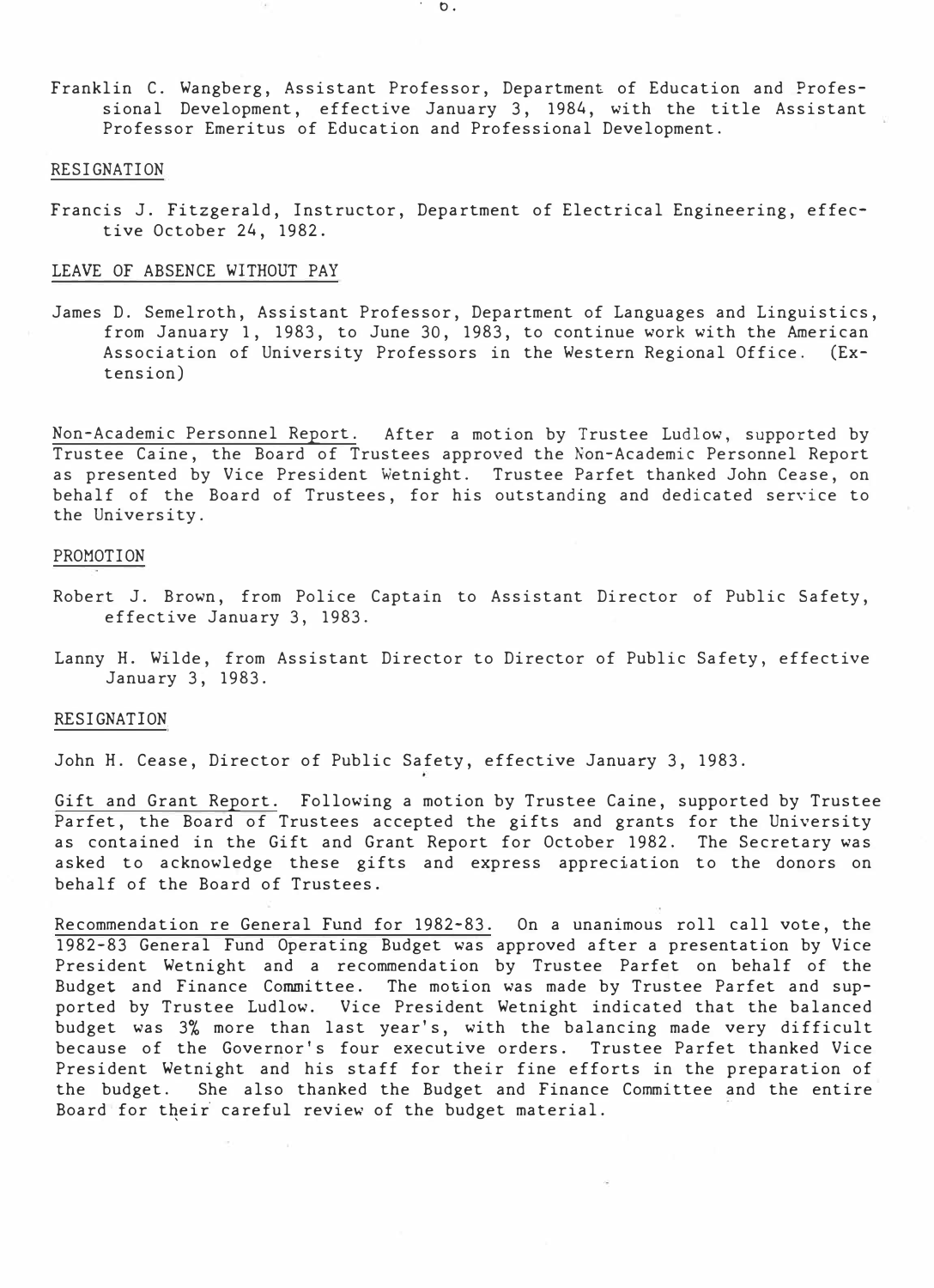# WESTERN MICHIGAN UNIVERSITY General Fund Operating Budget 1962/83

| Revenue                                                                                                                                                                                             | 1981/82                                                                                                                                   | Changes                                                                                                         | 1982/83                                                                                                                               |
|-----------------------------------------------------------------------------------------------------------------------------------------------------------------------------------------------------|-------------------------------------------------------------------------------------------------------------------------------------------|-----------------------------------------------------------------------------------------------------------------|---------------------------------------------------------------------------------------------------------------------------------------|
| State Appropriation<br>Tuition & Fees<br>Investment Income<br>Indirect Cost Recovery<br>Special Fees<br>Campus Bookstore<br>All Other<br>Prior Year Carry-Over                                      | \$46, 243, 600<br>23, 230, 100<br>1,100,000<br>300,000<br>312,000<br>100,000<br>360,000<br>375,000                                        | \$<br>96,100<br>1,921,000<br>(350,000)<br>(70,000)<br>(7,000)<br>(130,000)<br>725,000                           | \$46,339,700<br>25, 151, 100<br>750,000<br>230,000<br>305,000<br>100,000<br>230,000<br>1,100,000                                      |
| Total Revenue                                                                                                                                                                                       | \$72,020,700                                                                                                                              | \$2,185,100                                                                                                     | 574, 205, 800                                                                                                                         |
| Expense                                                                                                                                                                                             |                                                                                                                                           |                                                                                                                 |                                                                                                                                       |
| Engineering<br><b><i><u>Business</u></i></b><br>Education<br>Continuing Education<br>Arts & Sciences<br>General Studies<br>Fine Arts<br>Eealth & Euman Svos.<br>Misc. Units & Reserves<br>Sub-Total | 4,433,500<br>\$.<br>4,088,300<br>4, 913, 000<br>1,161,200<br>14,620,800<br>1,530,600<br>3,066,100<br>2,732,000<br>1,036,100<br>37,581,600 | 459,300<br>214,900<br>235,800<br>(114, 000)<br>425,300<br>38,500<br>46,900<br>299,200<br>(34, 700)<br>1,571,200 | 4,892,800<br>4, 303, 200<br>5,148,800<br>2,047,200<br>15,046,100<br>1,569,100<br>3, 113, 000<br>3,031,200<br>: 001, 400<br>39,152,800 |
| Research<br>Public Service<br><b><i>Academic Support</i></b><br>Student Services<br>Institutional Support<br>Operation & Maint. of Plant<br>Financial Aid                                           | 498,400<br>810,600<br>7,930,300<br>6,332,600<br>7,612,800<br>9,710,400<br>1,544,000                                                       | 32,600<br>122,700<br>77,700<br>142,800<br>(201, 200)<br>320,700<br>118,600                                      | 531,000<br>933,300<br>8,008,000<br>6,475,400<br>7,411,600<br>10,031,100<br>: 662,600                                                  |
| Sub-Total                                                                                                                                                                                           | 34,439,100                                                                                                                                | 613,900                                                                                                         | 35,053,000                                                                                                                            |
| Total Expense                                                                                                                                                                                       | <u>s 72,020,700</u>                                                                                                                       | \$2,185,100                                                                                                     | $S$ 74, 205, 800                                                                                                                      |

Office of Budgets and Financial Planning November 1, 1982

ï

 $\overline{\phantom{a}}$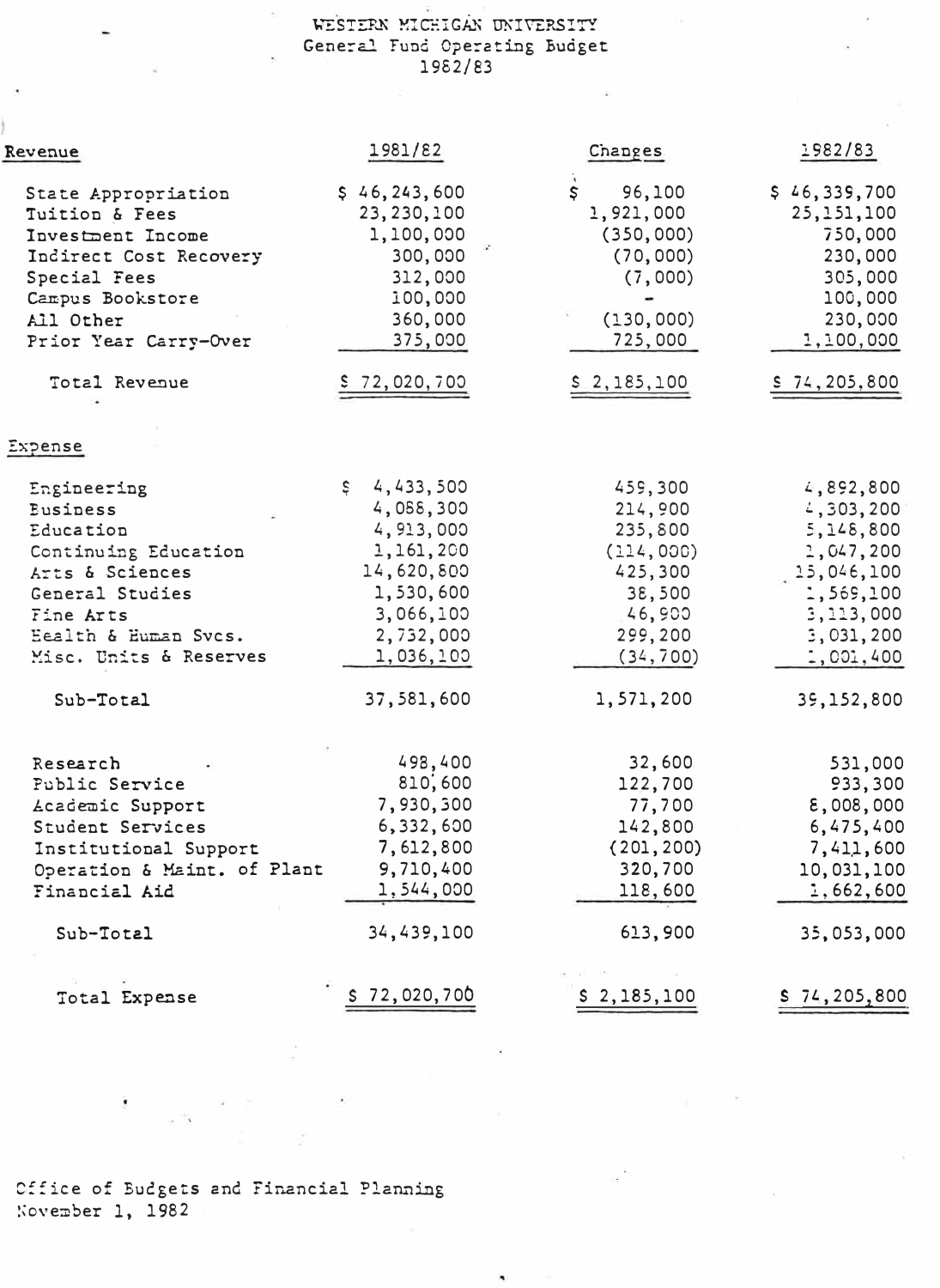Resolution re Pooled Income Fund. After a motion by Trustee Adams, supported by Trustee Werme, the Board of Trustees approved the resolution re Pooled Income Fund as presented by Vice President Wetnight and endorsed by the Budget and Finance Committee.

# RESOLUTION

WHEREAS, on November 24, 1974, the Western Michigan University Board of Trustees established a Pooled Income Fund, and

WHEREAS, said Pooled Income Fund has successfully attracted donors to Western Michigan University, and

WHEREAS, the rules established by the Internal Revenue Service governing such funds place certain limits upon donors, and

WHEREAS, it is deemed advantageous to donors, and thus to Western Michigan University, to have a permissible option,

NOW THEREFORE BE IT RESOLVED that the Pooled Income Fund established in 1974 be henceforth known as "Pooled Income Fund A," and

BE IT FURTHER RESOLVED that a second pooled income fund to be known as "Pooled Income Fund B" meeting the requirements of Section 642(c) (5) of the Internal Revenue Code of 1954 as amended and supplemented, be established by the western Michigan University Board of Trustees to augment efforts of the University to solicit private financial support;

BE IT FURTHER RESOLVED that said Pooled Income Fund B be established by means of a written declaration in form as submitted this day to this Board of Trustees, and that the President of Western Michigan University shall be and he is hereby authorized to sign said declaration instrument in behalf of this Board of Trustees and that the Secretary of this Board of Trustees shall attest the same;

BE IT FURTHER RESOLVED that the said written declaration instrument shall after the execution thereof be kept and maintained on file in the office of the Secretary of this Board of Trustees.

Recommendation re Facility Management Contract. The recommendation re Facility Management Contract was approved on a unanimous roll call vote, after a motion by Trustee Adams and supported by Trustee Ludlow. The resolution was presented by Vice President Wetnight and recommended by the Budget and Finance Committee.

# RECOMMENDATION

It is recommended that the administration be authorized to enter into a fiveyear Facility Management and Technical Services Agreemwnt with Systems and Computer Technology Corporation.

Resolution re Faculty and Staff Employees with Twenty-Five Years or More of Service. On a motion by Trustee Ludlow and supported by Trustee Adams, the Board of Trustees approved the following resolution as presented by Mr. Stanley Kelley and endorsed by the Personnel, Planning and Legislation Committee.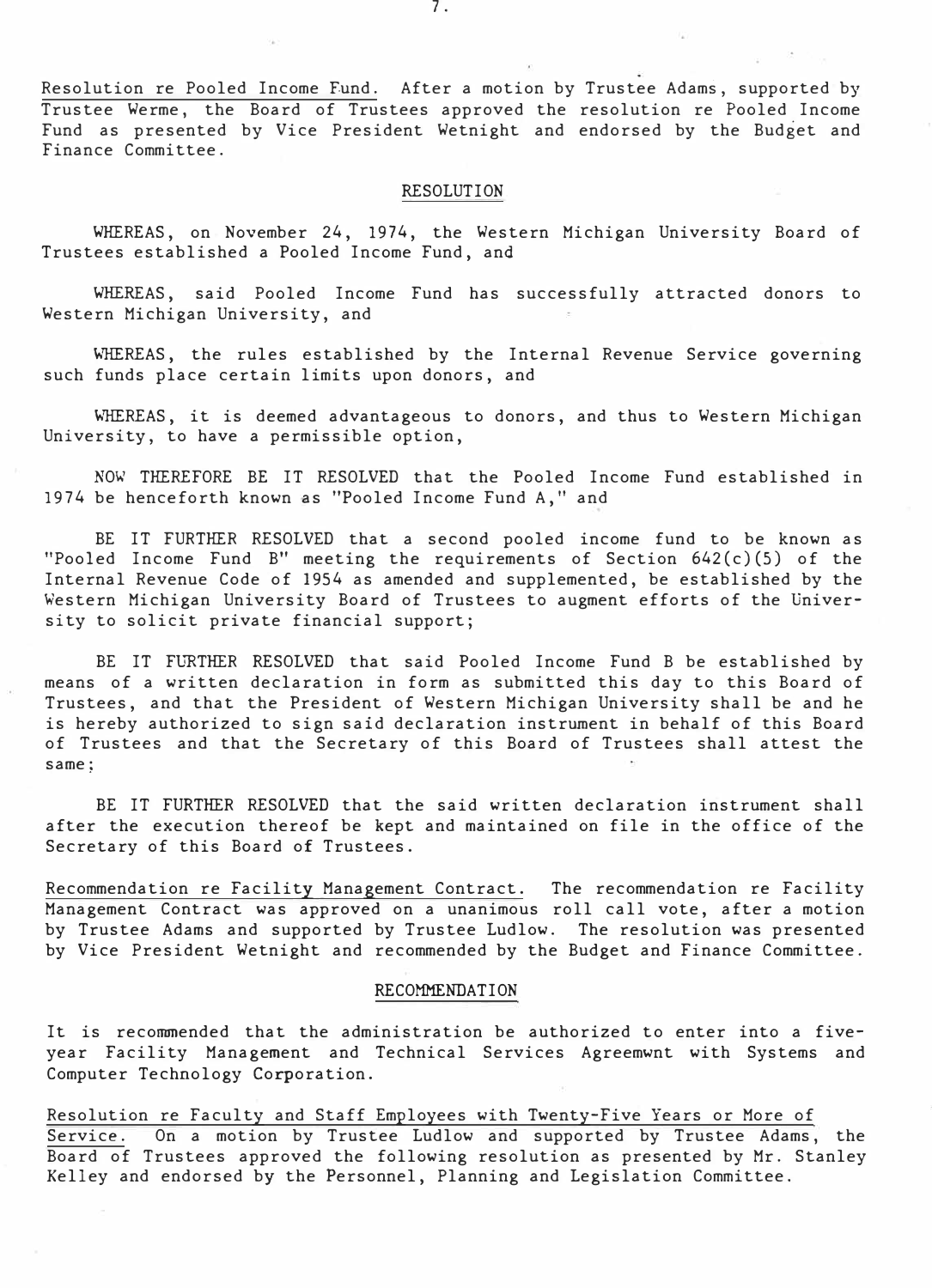#### RESOLUTION

WHEREAS, a number of University faculty, administrators and staff members have been employees of Western Michigan University for exceptional number of years, and

WHEREAS, these employees have devoted the majority of their working careers to the University, and

WHEREAS, it is appropriate and fitting that such long and dedicated service to the University should be duly recognized,

THEREFORE BE IT RESOLVED, that there be created the WMU 25 YEAR CLUB, whose membership shall consist of active faculty, administrators and staff members of the University who have completed twenty-five or more years of employment service, and

BE IT FURTHER RESOLVED that the University administration establish appropriate means to recognize and honor these special employees, and

BE IT FURTHER RESOLVED that the Western Michigan University Board of Trustees hereby congratulates these long-service employees and expresses sincere appreciation for their many contributions and devoted years of service to the University.

Authorization to Confer Degrees. As presented by Secretary Brinn, on a motion by Trustee Adams, supported by Trustee Werme, the President was authorized to confer degrees at the December 18, 1982 commencement, as recommended by the Faculty.

# Board Committee Reports.

Academic Affairs - Trustee Caine indicated that there was no further report other than given throughout the meeting.

Advisory - Trustee Kemp said the Committee had not met.

Budget and Finance - Trustee Parfet reported that the majority of their three Committee meetings had covered agenda items, but they had also discussed residence hall occupancy and Vice President Ehrle had given them an academic affairs update.

Personnel, Planning and Legislation - Trustee Ludlow said they had received a legislative update and discussed recognition of twenty-five year employees.

Student Services - Trustee Edwards indicated the Committee had received reports on testing and placement services at the University.

Expanding with Computers and Information Technology Report. Dean Bruce Clarke introduced Dr. James Powell. Dr. Powell, general coordinator of EXCITE , gave some highlights of the new program. Dr. Bernhard and the Trustees thanked Dr. Powell for his fine report and expressed appreciation for his willingness and enthusiasm in taking on this project.